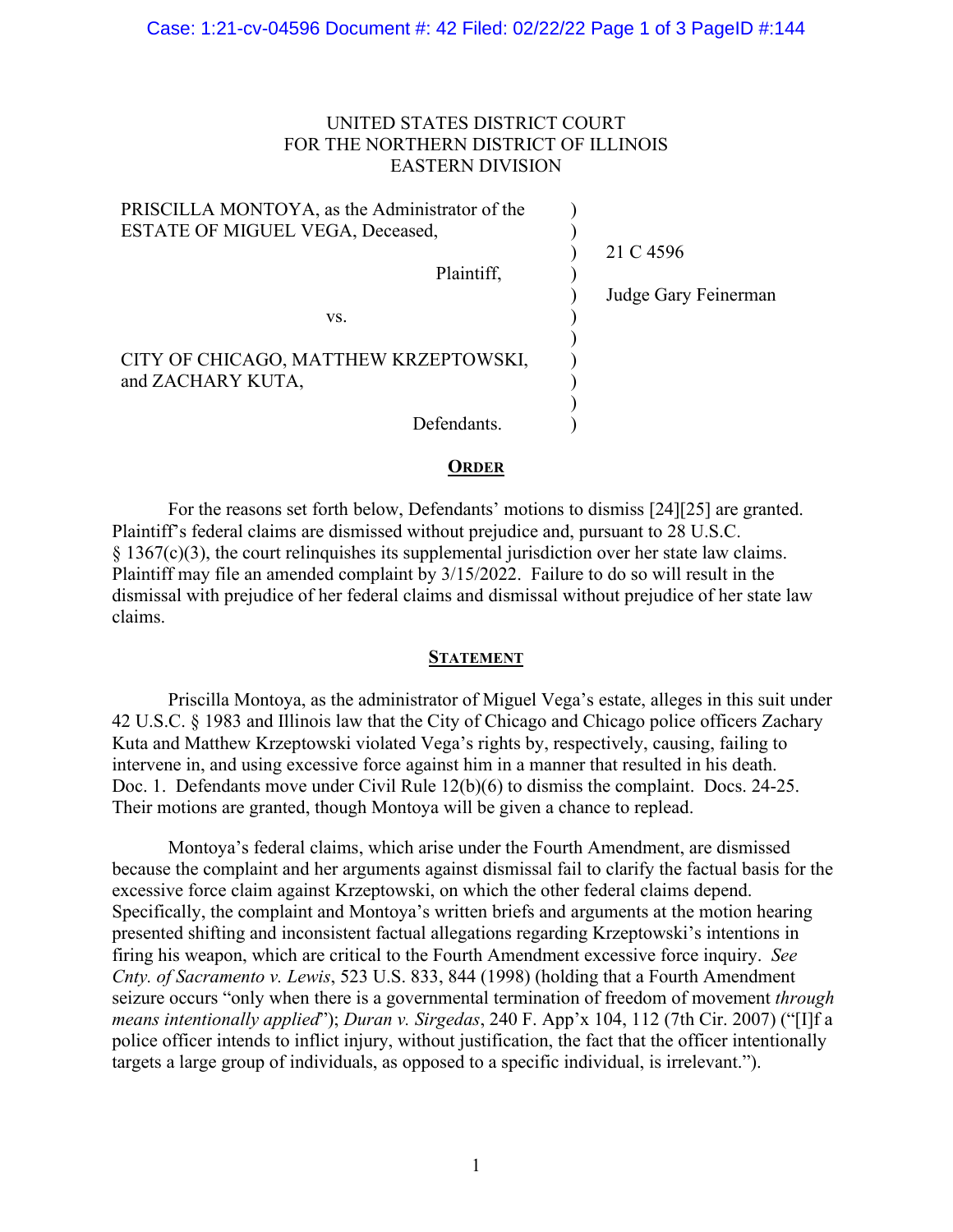The complaint alleges that Krzeptowski did not target Vega, and instead fired "towards civilians … without a clear target and without knowing who was in his line of fire." Doc. 1 at ¶ 12; *see also id*. at ¶ 20 ("Krzeptowski fired his service weapon on a public street with civilians in the line of fire in reckless disregard for innocent bystanders who were outside, such as the Vega and others."). Montoya's opposition brief suggests that Krzeptowski *did* target Vega—by citing to and attaching a Tactical Response Report, completed by Krzeptowski, that lists Vega as the "subject" who had first fired on the officers, Doc. 32 at 8, Doc. 32-1 at 2—while simultaneously arguing that Krzeptowski fired "towards civilian*s*" and "with civilian*s* in the line of fire," Doc. 32 at 7 (emphasis added). At the motion hearing, Doc. 39, Montoya alternately and inconsistently argued that "it doesn't even seem like Krzeptowski actually … knows where he's shooting or what he's shooting at," that Krzeptowski was "shooting at a group of people that included Mr. Vega," and that Krzeptowski was shooting "at Vega." With all these conflicting signals, it is impossible to tell whether Montoya alleges that Krzeptowski intended to shoot at Vega, fired randomly into a crowd of civilians without intending to target Vega, or both. While Montoya may plead in the alternative, *see* Fed. R. Civ. P. 8(d), she must somehow convey her intent to do so, *see Holman v. Indiana*, 211 F.3d 399, 407 (7th Cir. 2000) ("While [the plaintiffs] need not use particular words to plead in the alternative, they must use a formulation from which it can be reasonably inferred that this is what they were doing."), which she has not done. Montoya's excessive force claim against Krzeptowski is therefore dismissed for failing to give fair notice of the facts on which the claim rests. *See Cincinnati Life Ins. Co. v. Beyrer*, 722 F.3d 939, 946-47 (7th Cir. 2013) (noting that complaints that "present a vague, confusing, and conclusory articulation of the factual and legal basis for the claim" violate Rule 8's "purpose of … giv[ing] defendants fair notice of the claims against them and the grounds supporting the claims," and holding that the complaint under consideration violated federal pleading standards by "render[ing] it unclear precisely what fact [plaintiff] has attempted to allege") (internal quotation marks omitted).

Absent the Fourth Amendment excessive force claim against Krzeptowski, Montoya's remaining federal claims cannot proceed. Montoya alleges that Kuta failed to intervene to stop Krzeptowski from using excessive force against Vega. Doc. 1 at  $\P$  14, 59-60. That claim necessarily depends on Krzeptowski having used excessive force. *See Rosado v. Gonzalez*, 832 F.3d 714, 718 (7th Cir. 2016) ("In order for there to be a failure to intervene, it logically follows that there must exist an underlying constitutional violation."). Montoya's *Monell* claim against the City fails for a similar reason: as the City observes, Doc. 25 at 5-6, in general, "a municipality cannot be liable under *Monell* when there is no underlying constitutional violation by a municipal employee." *Sallenger v. City of Springfield*, 630 F.3d 499, 504 (7th Cir. 2010); *see also Swanigan v. City of Chicago*, 775 F.3d 953, 962 (7th Cir. 2015); *Petty v. City of Chicago*, 754 F.3d 416, 424 (7th Cir. 2014). The exception to that general rule articulated in *Thomas v. Cook Cnty. Sheriff's Dep't*, 604 F.3d 293, 305 (7th Cir. 2010), does not appear to apply here, as a finding that the City's policies or practices were the "moving force" behind Krzeptowski's use of excessive force would appear to be inconsistent with a finding that he did not use excessive force. *See ibid*. ("[A] municipality can be held liable under *Monell*, even when its officers are not, unless such a finding would create an *inconsistent* verdict."). In any event, because Montoya did not respond to the City's argument that the *Monell* claim must be dismissed if the claims against the officers are dismissed, she has forfeited any argument against dismissal of the *Monell* claim, at least for purposes of the present motions to dismiss. *See G & S*